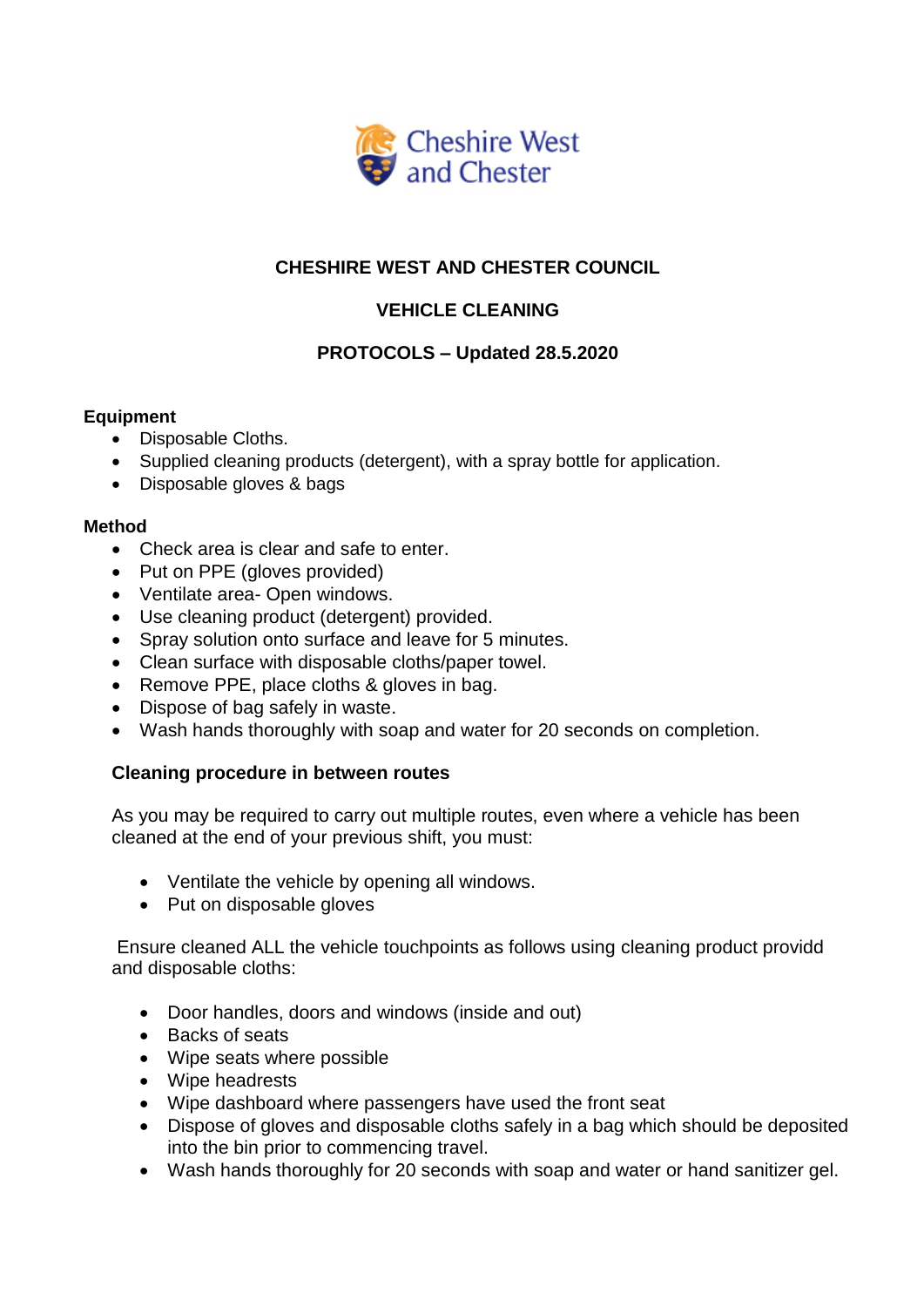You must not commence onto your next route until the cleaning procedure has been carried out.

#### **Cleaning procedure at the end of each shift**

All Vehicles require to be cleaned internally after use (so at the end of each shift). You must ensure that surfaces such as the steering wheel, door handles (inside & out), handbrake levers, gear stick, dashboard, light switches, wiper switches and mirror casings are thoroughly wiped down, including ignition keys, by using the supplied cleaning materials, which will be COSHH assessed and contain the recommended ingredients as per government guidelines.



Minibuses will also require handrails, tail lift handle rails, windows and seats all cleaned at the end of each shift.



Procedure as follows:

- Driver has completed journey.
- Driver will wipe down all of the cab area's including ignition key as detailed above with the suitable cleaner provided.